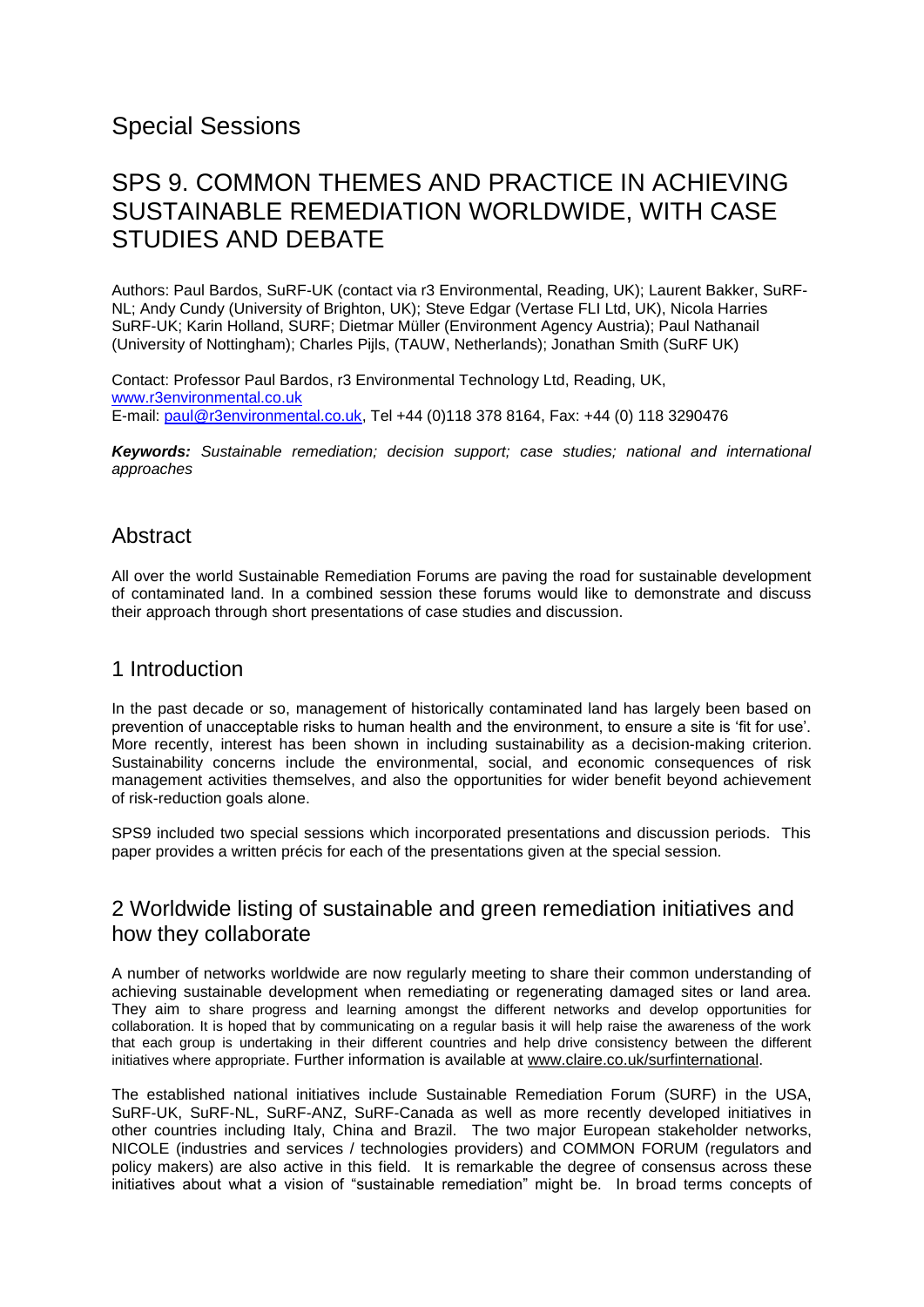sustainable remediation are based on the achievement of a net benefit overall across a range of environmental, economic and social concerns that are judged to be representative of sustainability.

In the past decades or so management of historically contaminated land has largely been based on prevention of pollution ('stand still principle) and of unacceptable risks to human health and the environment, to ensure a site is 'fit for use'. More recently, interest has been shown in including sustainability as a decision-making criterion for risk management. Sustainability concerns include the environmental, social, and economic consequences of risk management activities themselves, and also the opportunities for wider benefit beyond achievement of risk-reduction goals alone.

Sustainable remediation covers a wider range of sustainability impacts and benefits; and also integrates with ideas of sustainable regeneration (e.g. UK) sustainable land use (e.g. COMMON FORUM, UK) and sustainable soil management (e.g. NL). A related concept is "green remediation" being advanced by the US Environmental Protection Agency (US EPA), which focuses on minimizing or mitigating the environmental impacts of remediation activities in mature site clean-up programs and regulatory frameworks.

Sustainable remediation has become an area of intense development across the world. Public and private sector organisations have become involved in a number of projects and networks, with the intention to improve remediation practice and make it more sustainable. These initiatives are described in more detail in ThS E3 Sustainable use of the subsurface: Bardos *et al.* SUSTAINABLE AND GREEN REMEDIATION – GLOBAL UPDATE, *ibid*.

# 3 SURF's "Global Perspectives on Sustainable Remediation" White Paper

Over the last six years, the Sustainable Remediation Forum ("SURF") has evolved from an *ad hoc* organisation with just a few members to becoming a registered non-profit with several hundred active participants. During this time, the group has inspired like-minded people internationally, resulting in the formation of SURF groups across five continents, from the United Kingdom to Australia and New Zealand, and from Brazil to Taiwan.

Leveraging the enthusiasm generated from the proliferation of sustainable remediation thinking across the globe, SURF organised an international meeting in Washington DC in December 2012 at the National Academy of Sciences. SURF representatives and partners from all over the world travelled to the meeting to represent their various sustainable remediation organizations and to share their experiences and lessons learned. The overarching objective of this meeting was to gather information on the state of development of sustainable remediation around the world to develop a White Paper summarising best practices and case studies in the representatives' respective countries.

The creation of this White Paper is a true international collaboration effort with each country with a SURF affiliate or partner providing contributions to the paper. The paper will provide a background to the synthesis of this document. Each sustainable remediation organisation across the globe will then be introduced. These groups' structure, membership and mission will be summarised. Each organisation will also share how they balance the three facets of sustainability (i.e. environmental, social and economic). Currently available, country-specific and international frameworks, guidance documents, and tools will be presented. Barriers to sustainable remediation, lessons learned and opportunities to improve the practice will also be documented. International case studies will be provided in order to demonstrate the real-life cross-border applicability of sustainable remediation.

It is expected that the White Paper will be published in 2013. It is anticipated that this paper will further tip the balance to sustainable remediation becoming intertwined with the wider sustainable development movement.

# 4 Progress towards an ISO standard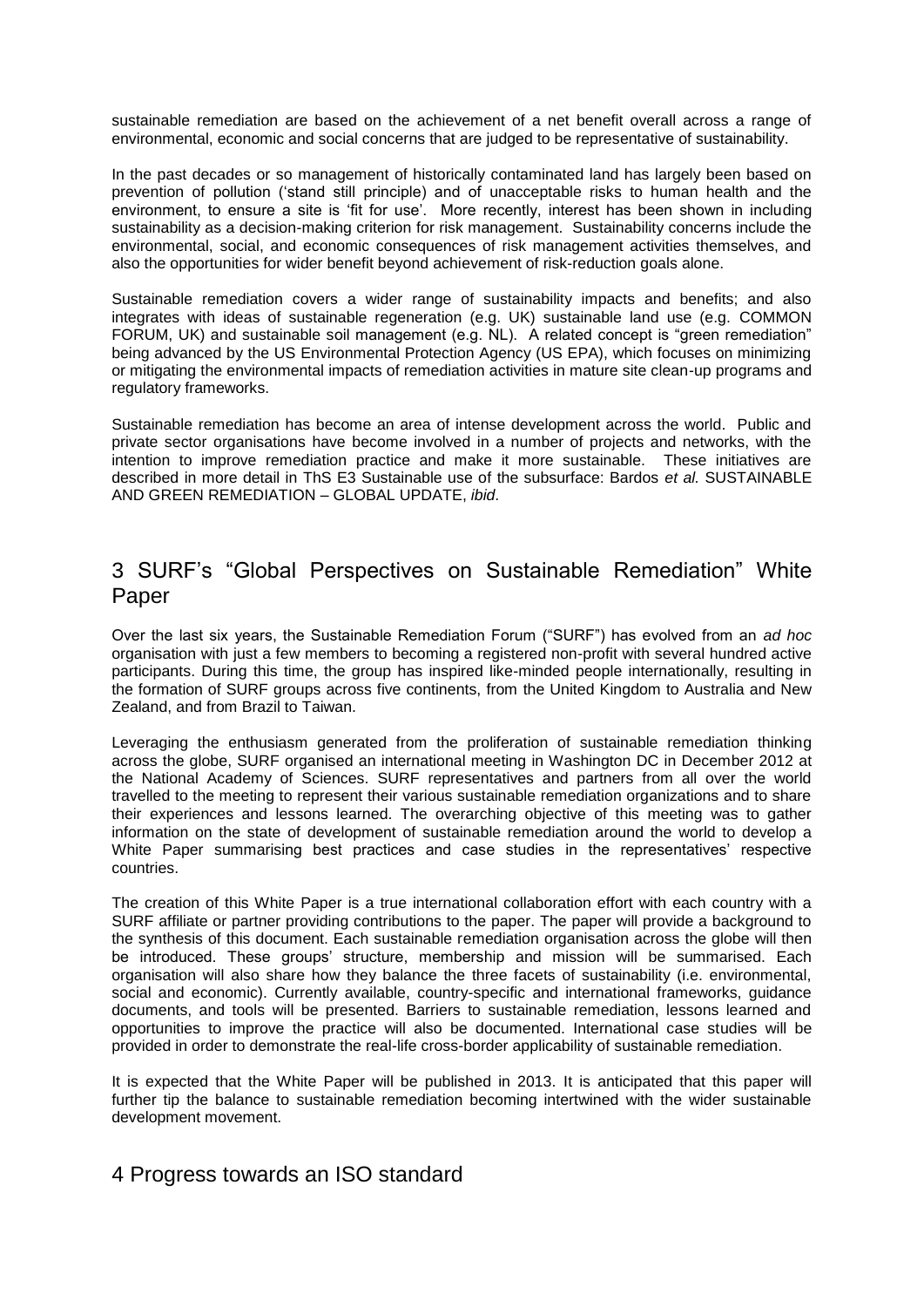Sustainable remediation seeks to eliminate and/or control unacceptable risks in a safe and timely manner, whilst maximising the overall environmental, social and economic benefits of the remediation work. The worldwide interest in the concept of sustainable remediation has led to the formation of many trans-national initiatives, national groups and projects. While information is widely shared, its national provenance means that there is substantial duplication of effort among these groups and the information, whether in the peer review or grey literature, has little regulatory visibility and hence little impact on everyday practice. An International Standards Organisation (ISO) document on sustainable remediation would be 'visible' in all countries and would therefore allow an international collaboration to take place to ensure maximum benefit is gained from the volunteer time available. The ISO standard is being developed by a working group (12) of the Technical Committee 190 (Soil Quality) Sub Committee 7 (Soil and site assessment). See: [www.iso.org/iso/home/standards\\_development/list\\_of\\_iso\\_technical\\_committees/iso\\_technical\\_comm](http://www.iso.org/iso/home/standards_development/list_of_iso_technical_committees/iso_technical_committee.htm?commid=54408) [ittee.htm?commid=54408](http://www.iso.org/iso/home/standards_development/list_of_iso_technical_committees/iso_technical_committee.htm?commid=54408)

The document is intended to be an informative or guidance document rather than a standard specification or normative document. It will seek to establish a common internationally accepted terminology and understanding of the components of sustainable remediation. The detailed working out of what is and is not sustainable remediation will be influenced by local factors to such an extent that greater prescription is inappropriate at this time. The document will provide guidance on sustainable remediation. In particular, a standard terminology and information about the key components and aspects of sustainable remediation ought to help the implementation of the practice. Sustainable remediation will be contrasted with the related concepts of sustainable brownfield redevelopment and sustainable reclamation as well as the distinct and separate concept of green remediation. In addition it will provide a document that distills available information in a place that has regulatory visibility and therefore encourage the take up of sustainable remediation principles in ways that grey or even peer reviewed literature cannot.

Anyone interested in keeping in touch with general developments in sustainable remediation should consider joining their local sustainable remediation forum and for wider news the sustainableremediation email forum (go to [https://www.jiscmail.ac.uk/cgi](https://www.jiscmail.ac.uk/cgi-bin/webadmin?SUBED1=SUSTAINABLEREMEDIATION&A=1)[bin/webadmin?SUBED1=SUSTAINABLEREMEDIATION&A=1\)](https://www.jiscmail.ac.uk/cgi-bin/webadmin?SUBED1=SUSTAINABLEREMEDIATION&A=1)

# 5 An international state of the art technical reference

A thematic issue on "sustainable remediation" is underway for a well-known journal. This is being coordinated by Prof Paul Bardos for the University of Brighton's involvement in an EU funded project on low input ("gentle") remediation called Greenland, [www.greenlandproject.eu.](http://www.greenlandproject.eu/) The expected date of publication is mid to end 2014. The coordination will be supported by a technical committee, including:

- Andy Cundy (University of Brighton),
- Dominique Darmendrail (COMMON FORUM, BRGM)
- Nicola Harries (SuRF-UK and CL:AIRE)  $\bullet$
- Karin Holland (SURF, Haley Aldrich, USA)
- Dietmar Müller (EAA),
- Carlos Pachon (US EPA),
- Jonathan Smith (SuRF-UK, Shell Global Solutions).

The original rationale for this publication had two principle elements:

- 1. At present the large volume of recent information and know-how available on "sustainable remediation" has yet to be gathered in one place, such as a book where it can be used by key user groups such as the consultancy sector and land managers, training providers and research establishments.
- 2. A significant amount of the information and know-how so far produced could benefit from publication following an independent peer review process, which would also maximise the interest of the academic sector in providing supporting R&D.

Experience in other sectors has shown that thematic issues of existing technical journals can bridge this gap and provide a suitably robust platform for the information collected. This approach also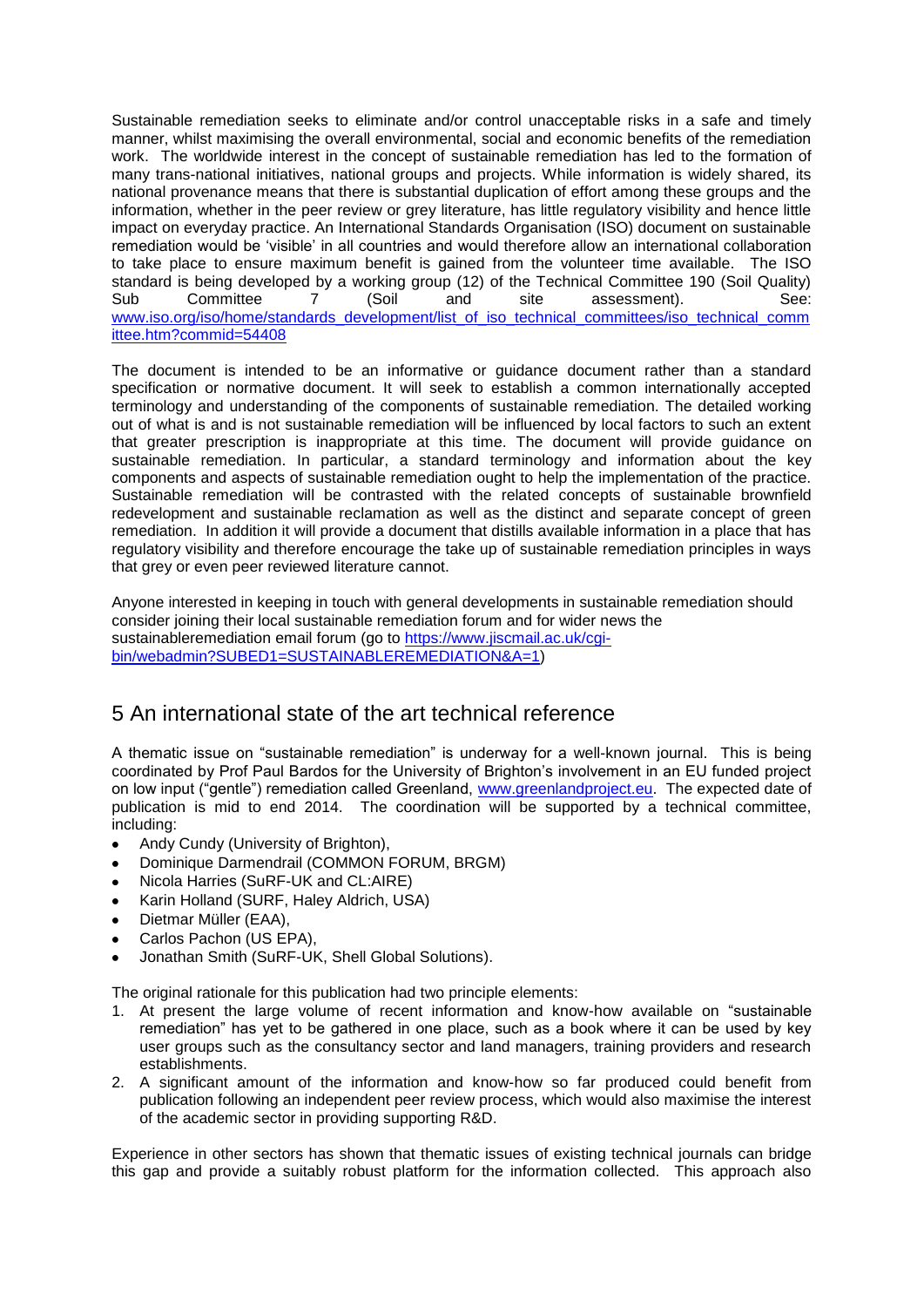benefits from the use of existing systems for managing papers and their peer review. At this point in time the main concern is to find an approach where the journal publication is free at point of use and available on-line.

The aims of this publication are to collect the outputs of the various sustainable (and green) initiatives in an overarching way, and subject them to a common standard of peer review. It will provide a definitive statement of the technical state of the art for sustainable and green remediation, along with the perspectives and concepts that underpin sustainable/green remediation and a view of future direction of travel.

What this publication will not seek to do is to provide frameworks for harmonisation and standardisation, nor for policy development and regulation. These are developments that are already underway, e.g.

- SURF International White Paper
- ISO proposal
- COMMON FORUM / ICCL

However, it could support these initiatives by providing consolidated source material.

A resource that is free at point of use, well promoted and in a well established journal is intended to improve access for organisations which hitherto may not have been fully engaged in our discussions (e.g. SMEs and organisations with limited access to the existing system of networks).

The provisional scope of the thematic issue will be to cover:

- Scene setting
- Overarching principles
- Tools, techniques and applications
- Domains (e.g. operational sites, brownfields etc)
- Measures (e.g. "gentle remediation")
- Future direction of travel.

The likely approach will be to combine an invited paper in each segment with an open call for additional papers, with a target of 15-20 papers across the thematic issue.

# 6 Key findings of the Vienna Sustainable Remediation Conference, 2012

As a successor to a series of events since the Green Remediation Conference Copenhagen 2009 the 2<sup>nd</sup> International Conference on Sustainable Remediation (SustRem 2012) was held in Vienna (November, 14 – 16). The event was organized by the Environment Agency Austria in cooperation with the U.S. Environment Protection Agency, the CL:AIRE and the University of Natural Resources and Life Sciences (BOKU), Vienna. 120 participants (4 continents, 23 countries) discussed following a plenary track and in several workshops how projects may successfully contribute to sustainable development. The main thematic blocks at the plenary of the conference concerned theoretical and practical strategies for the sustainable remediation of contaminated sites as well as the environmental policy framework. The conference was closed by a Round Table discussion of representatives of SuRF US, SuRF UK, SuRF ANZ, NICOLE and COMMON FORUM along the following key questions:

- 1. Are sustainability management and risk management in conflict?
- 2. Can the environmental footprint of remediation projects be reduced?
- 3. Will sustainability be widely accepted as a tool in remediation decision making?
- 4. How closely are sustainable remediation and regeneration related?

The panellists concluded that implementing sustainability into remediation may not be seen as a concept to replace but to complement the commonly used risk based approach. Experiences up to now indicate that involving all key stakeholders, establishing clear definitions and practicing intensive communication are the most crucial issues in the process towards a common understanding on sustainable remediation and towards the implementation of conceptual frameworks.

When assessing sustainability, it should be kept in mind that "sustainability" is a relative term relying on values to be defined and accepted by each society. Consequently, ''sustainability'' – or better: the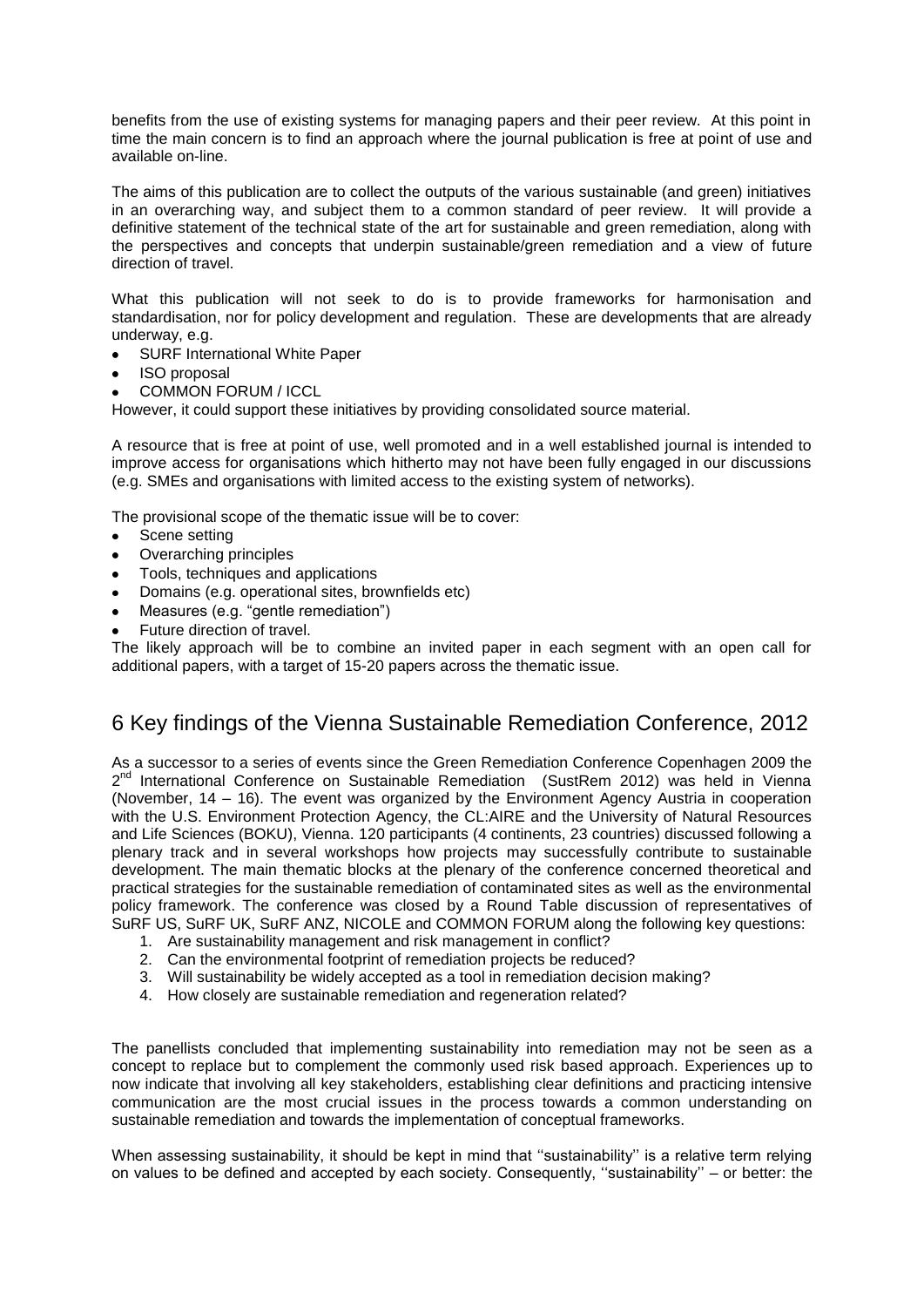question whether an action is referred to as ''sustainable'' –, necessarily, has to be variable in space and time. "Sustainability'' in its entirety is not measurable. Instead, indicators need to be defined reflecting specific aspects of sustainability. By measuring or assessing and processing these indicators in an appropriate way and by comparing the results relatively to each other, a ranking of options according to their ''sustainability'' may be achieved (e.g. option A is ''more sustainable'' than option B). The selection of an assessment methodology and the selection of criteria or indicators as well as their weighting and the way to handle and process them should be as transparent as possible and preferably be organized as an open and consensus based procedure including all relevant stakeholder groups. Reliability of input data, including a sound and comprehensive conceptual site model (CSM) and appropriate handling of uncertainties, as well as transparency of data processing, i.e. avoiding a "black-box", are crucial in perspective of a commonly accepted and robust result.

As for practical experiences more than half of platform presentations reflected the broad variety of possible ways to apply the concept of sustainable remediation in practice. For the majority of the case studies stakeholder involvement was reported, albeit in different project phases and with varying intensity, extent and focus. Most of the case studies still focused on the environmental perspective of sustainability and on costs. Accordingly panellists of the final Round Table Discussion emphasised that the environmental footprints of remediation should be considered and mitigated, but future challenges will be to do it in concert with efforts to improve the social and economic performance of remediation projects. Actually the presentations at the conference indicated some new and promising attempts to include the social dimension of sustainability by developing appropriate indicators.

Discussions on whether sustainability will be widely accepted met a balance of pro and cons. Practitioners, whereas it seemed obvious that (re)development of brownfields is closely related to sustainable remediation and will in many cases trigger the implementation of socio-economic and social issues into the remediation contaminated sites.

As a general conclusion the comparision to the first conference back to back to the UN Climate Summit in Copenhagen in 2009 (COP 15) the second conference four years later showed that significant progress in rehabilitation practices can be reported in some countries. Particularly in the U.S., the UK, Belgium, the Netherlands and Sweden, policy and project operators have designed innovative approaches and implemented them in various projects.

The presentations and a summary report of the conference are available for download [\(http://www.umweltbundesamt.at/en/news\\_events\\_reports/events\\_eaa/sustainable\\_remediation2012/\)](http://www.umweltbundesamt.at/en/news_events_reports/events_eaa/sustainable_remediation2012/) And from 2014 via [www.eugris.info.](http://www.eugris.info/)

7 Case Study: Sustainability assessment of interactions between groundwater and surface water systems, a case study in the Netherlands

### **7.1 Introduction**

The interaction between surface water and groundwater systems is complex and taking effective and sustainable measures to protect surface water quality for soil contamination can be a challenge. Besides technical issues addressing surface water quality issues requires cooperation between stakeholders: water quality managers, soil policy makers and problem owners. Local situations may vary strongly and practical solutions need to be tailored. In this project a sustainability assessment was an important tool in the evaluation of a groundwater pump and treat system.

### **7.2 Case**

On an industrial site in the Netherlands, the production of pesticides in the fifties led to a complex and extensive contamination of soil and groundwater. The area surrounding the production site is also contaminated with chlorinated pesticides. The site is situated along a canal, which is divided into several sections by sluices, managed by Dutch water authorities (Rijkswaterstaat (RWS)).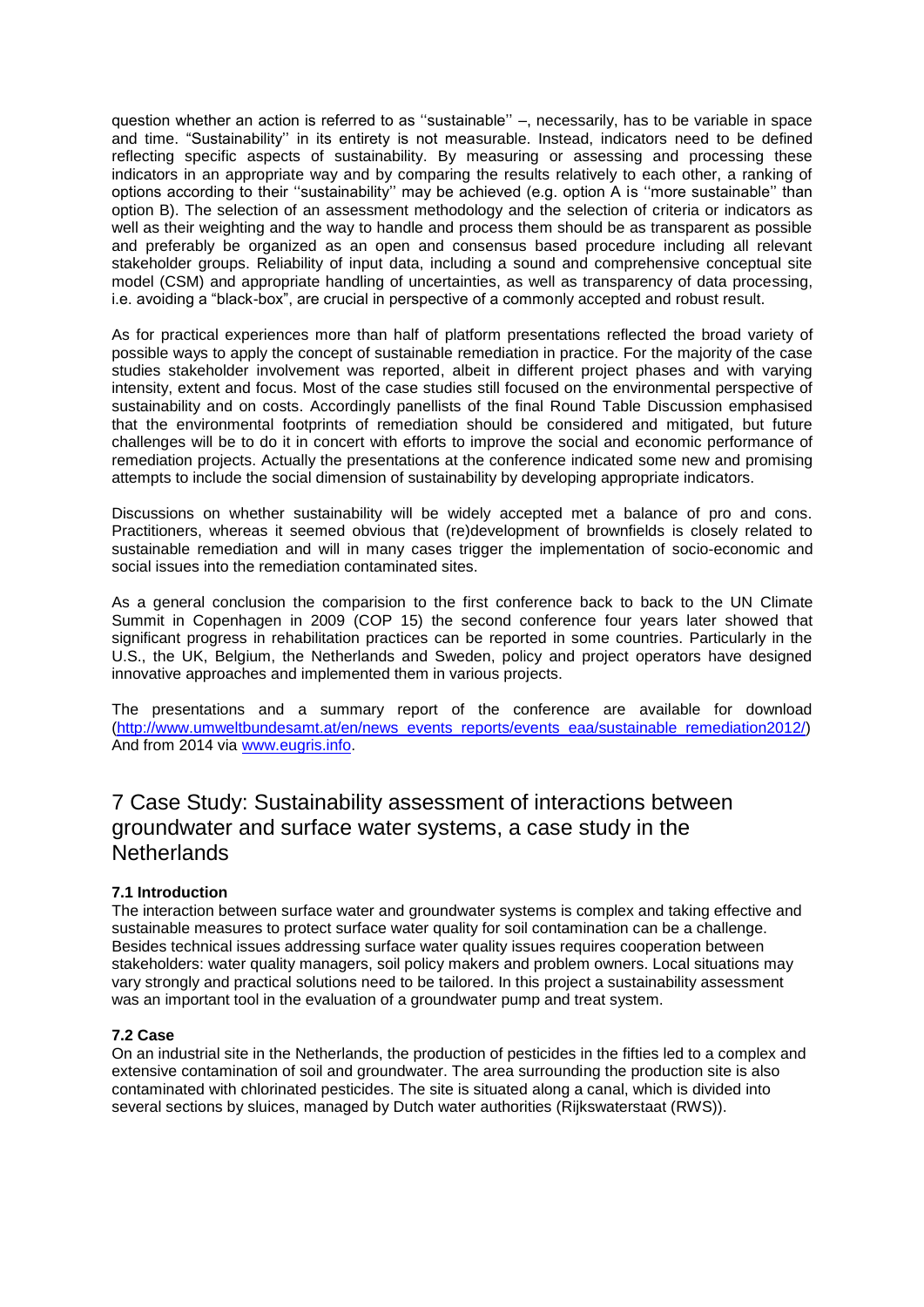

#### **Figure 1 Conceptual model of the contaminated site**

The presence of pesticides and degradation products was confirmed in surface water and sediments. The analysis of the quality of the surface water and sediments demonstrated that in the present situation there is no unacceptable actual environmental risk in the canal. However, at downstream monitoring points the pesticide contaminant levels in surface water were above yearly average quality criteria established in the Water Framework Directive (WFD). The water quality board RWS seeks to improve the quality of surface water at the location of the WFD points. Authorities urged the problem owner to undertake remedial action towards the emission of the contamination on the Canal. At the same time plans were developed to transfer the site into a container terminal.

The problem owner decided to contain the groundwater contamination at the former production site by an interception pump and treat system to prevent groundwater emissions to the canal. In 2007 a groundwater extraction system consisting of 30 deepwells and a groundwater treatment system (based on active carbon adsorption) was constructed and started operation.

#### **7.3 Evaluating the remediation approach**

A detailed analysis of the yearly evolution of the surface water quality in the period before the pump and treat and during the pump and treat was performed by analyzing a monitoring database provided by RWS. Contaminant levels in the canal water were strongly influenced by several processes.

Analyses of the available data demonstrated that the concentration level in the surface water was influenced by seasonal fluctuations of the surface water flow direction. In dry periods surface water is contained in the canal to obtain a sufficient water level to maintain navigability. The water management results in high concentrations of contamination in the surface water at the site in dry periods. In wet periods water is drained from the canal into a river resulting in low concentrations.

Comparison of the contaminant discharge into the canal in a natural situation before the pump and treat operation and the emission during the groundwater pump and treat demonstrated the importance of natural processes in the soil system. No improvement of the surface water quality was observed during the pump and treat. The contaminant emission under natural conditions appeared to be comparable to the emissions of the effluent of the groundwater emission. The groundwater system and the natural barrier at the interface of groundwater and surface water apparently is an important reactive system that reduces the level of contamination before it reaches the surface water.

Based on these data the effectiveness of the hydrological containment was evaluated. A multi criteria analysis of the effectiveness of the groundwater extraction, taking sustainability aspects into account with the REC framework, was established in close cooperation with the stakeholders. The REC model was developed in the Netherlands in 2000 as a sustainability assessment tool to evaluate soil remediation alternatives. The REC model is an excel-based assessment tool that consists of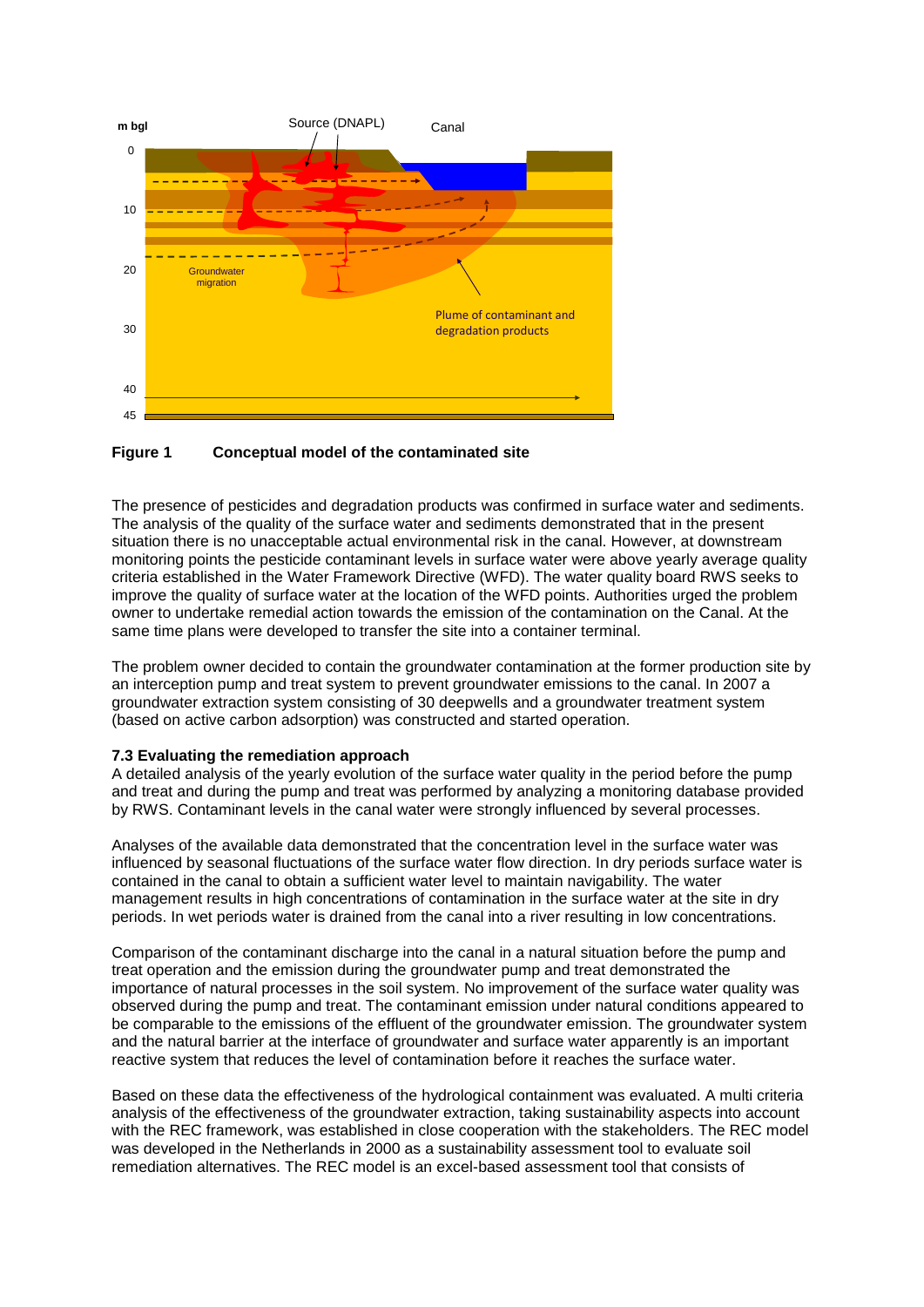elements: Risk reduction, Environmental Merits, Cost. The analysis was focused on the environmental impact of the activities. In figure 2 the result of the analysis is presented.



**Figure 2 Result of the negative environmental impact analysis with the REC model**

The REC analyses demonstrated that the contaminant emission on the surface water was the most important aspect. Based on the observation that in both cases the emission of contamination was comparable, any additional remediation action will lead to an increased negative impact.

The cost of the actual treatment of the pesticide containing groundwater was determined form the field data at EUR 2.900 per kg contamination. This is beyond the threshold value of EUR 2.250 per kg that has been defined to determine cost effectiveness of groundwater treatment plants (CIW Richtlijn) in the Netherlands.

Based on the result of the REC analyses and cost effectiveness threshold all parties decided to terminate the active containment by groundwater extraction after three years operation and study the development of the surface water quality under natural conditions. Up to now two years of monitoring has demonstrated a gradual decrease of contamination concentration in the surface water at the site. Natural processes are gradually decreasing the emission. In the down gradient official WFD monitoring point the concentration is also decreasing, but is not yet below the threshold value.

# Case Study: A live assessment undertaken as part of remediation options appraisal during competitive tendering

## **8.1 Introduction**

The decision making process for contaminated land remediation is influenced by many factors which include sustaniability factors as well as the more traditional technical and commercial aspects. There are many stages to progressing a remediation project from concept to delivery in the field and these involve, as well as investigation, risk assessment and design, consultations with the relevant regulators and stakeholders gaining planning permission and other regulatory approvals. In addition it is essential that one selects the most appropriate, cost effective and practical solution to the problem. This process can be clouded by clients requiring a competitive element to tendering the works and it is easy to lose sight of the purpose of the project when focusing on costs alone. This case study highlights when, where and how the SURF UK framework can be used to aid the sustainable redevelopment of previously developed sites and in particular highlight how this can be used at tender stage before award to influence decisions early as well as being followed through to the project. There are key benefits to all stakeholders including the client and contractor undertaking the work as is demonstrated below.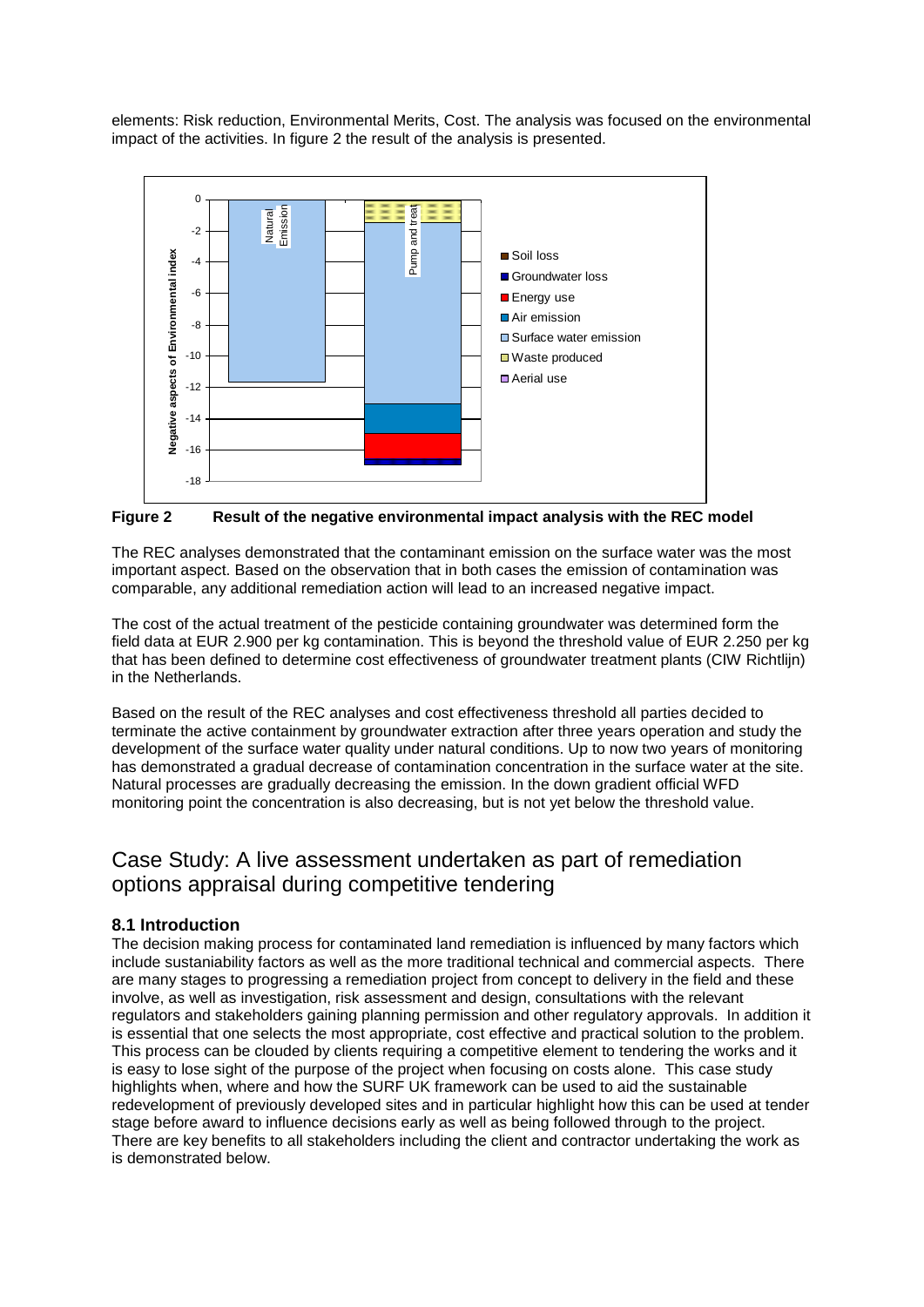### **8.2 The Site**

RAF Upper Heyford is located 7 km northwest of Bicester, Oxfordshire (United Kingdom) in a rural location, within the parishes of Upper Heyford, Somerton and Ardley. The site extends over 505 hectares, and has been designated as a conservation area in view of its heritage as a former airbase. A Remediation Options Appraisal was undertaken to determine the scope of work required. Planning consent, an overriding planning policy and planning conditions were already in place for the site. Although the remediation options appraisal was undertaken at Stage B of the assessment, there were only a few limiting factors to consider as part of the options appraisal which allowed a varied number of options to be considered as part of the SuRF assessment. Following redevelopment the site is to provide a new settlement of approximately 1000 homes and associated infrastructure and amenity. As well as requiring remediation the heritage interest of the site as a military base with Cold War associations was also to be conserved, compatible with achieving a satisfactory living environment.

The Petroleum, Oil and Lubrication (POL) system comprised a network of circa 13km of pipework and approximately 71 tanks, with a capacity of approximately 30 million litres. Historically, it was used for the storage and distribution of aviation fuel, petrol and diesel above and below the ground. During the 1990s, it is understood that all fuels were removed and the system was filled with water and reportedly an alkaline substance to prevent corrosion. With the exception of isolating the POL system from the UK fuel distribution system little further work was done. "Oily" water is known to be contained within the system and asbestos containing materials are known to remain in parts of the POL system.

### **8.3 Site conceptual model**

A risk management plan had been prepared for the POL system looking at its current condition and investigating the contents of the decommissioned tanks. The risk management plan identified that the tanks all contained oily water and sludge that posed a potential risk to the environment. Each tank was given a risk rating dependent on the concentration of hydrocarbons identified and its proximity to groundwater (depth below ground level). The risk management plan identified that the POL system in its current condition represented an ongoing liability and that a potential source – pathway – receptor linkage was present. TPH contaminated water in the tanks (the source), could leak from the tanks and pipelines and migration through underlying ground (the pathway) leading to impact on the groundwater beneath the site (the receptor). The risk management plan concluded that that in order to remove the residual risk of the POL system it should be 'cleaned and made safe'.



## **8.4 Remediation Objectives**

The outline remediation objectives for the decommissioning of the POL system were:

- Objective 1 The removal of any potential liquid, sludge, emulsion, solid, vapour and gaseous sources of contamination that are currently within and/or associated with the POL system;
- Objective 2 Breaking of the internal and external potential pathways for contaminants to enter the environment that exist as a result of the presence of the POL system including the buried pipelines on site; and
- Objective 3 Ensuring that the system cannot become a future source of contamination or a pathway for any contamination, be it contamination either related or unrelated to the existence and/or previous operation of the POL system on site.

There were a number of site constraints which had to be considered when choosing the remediation options, these included restrictions due to the ecological status of the site, restrictions due to the built heritage on site, the need to preserve the heritage of the POL system in accordance with English Heritages requirements, the need to minimise disruption to other site users and adjacent site users and to comply with all restrictions and recommendations related to the potential for Unexploded Ordnance (UXOs) on site.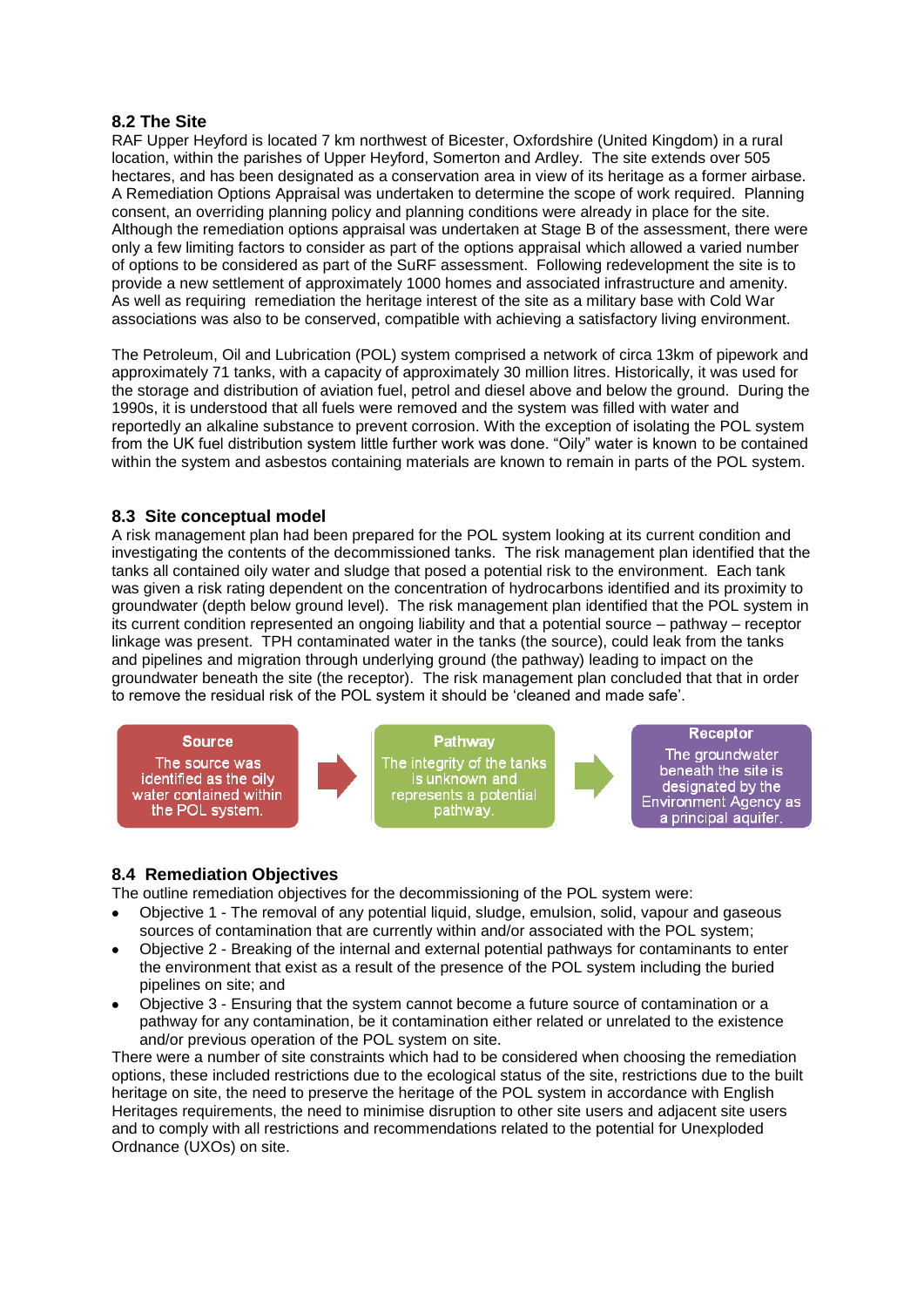### **8.5 Why did we assess sustainability?**

The remediation options appraisal and sustainability assessment was undertaken as part of a competitive tendering process. Its objective was to provide commercial advantage at tender stage to show our understanding of the issues and also to inform the decision making process. It was also the intention to clearly demonstrate to regulators that our selections were the most sustainable. The outcomes resulted in us undertaking the project according to the choices made as part of the assessment. It informed decisions relating to refining the PFA stabilisation mix, treating water on site and to discharging treated water to land. The assessment suggested it was more sustainable for pipelines to be foam filled but the tanks decommissioned using PFA.

### **8.6 Sustainability Assessment**

The assessment was undertaken in two stages with both qualitative and semi quantitative and quantitative elements. The assessment was based on the remediation objectives listed in above, these were used as the boundary conditions for the assessment, including timescales and restrictions to ensure protection of environmental and social aspects of the site. The initial stage of the remediation options appraisal was to identify potential remediation options which would meet the criteria for the works. Including breaking any source pathway receptor pollution linkages present on site. In light of the remediation options being identified, a semi quantitative assessment was made of the effectiveness and ease of implementation / practicality of the remediation option to meet these objectives. The remediation options were then assessed for their sustainability using the sustainability indicator parameters identified in the SuRF framework. A score was given for each group of parameters ENV, SOC and ECON. The scoring system was equally distributed between the Effectiveness and Practical Implementation of Remediation Technique vs the Sustainability, with a maximum of 15 being scored for each half of the assessment.

| Practical                                                                                                                                                                                                                                                                                                                                                                                                                                                                                                                | Implementation                                                                                                                                                                                                                                                                                                                                                                                           | Assessment of                                                                                                                                                                                                                                                                                                                                                                                                             |
|--------------------------------------------------------------------------------------------------------------------------------------------------------------------------------------------------------------------------------------------------------------------------------------------------------------------------------------------------------------------------------------------------------------------------------------------------------------------------------------------------------------------------|----------------------------------------------------------------------------------------------------------------------------------------------------------------------------------------------------------------------------------------------------------------------------------------------------------------------------------------------------------------------------------------------------------|---------------------------------------------------------------------------------------------------------------------------------------------------------------------------------------------------------------------------------------------------------------------------------------------------------------------------------------------------------------------------------------------------------------------------|
| <b>Effectiveness</b>                                                                                                                                                                                                                                                                                                                                                                                                                                                                                                     | Assessment +                                                                                                                                                                                                                                                                                                                                                                                             | Assessment                                                                                                                                                                                                                                                                                                                                                                                                                |
| of Remediationx                                                                                                                                                                                                                                                                                                                                                                                                                                                                                                          | $\ddot{}$                                                                                                                                                                                                                                                                                                                                                                                                | $\overline{+}$                                                                                                                                                                                                                                                                                                                                                                                                            |
| Technique                                                                                                                                                                                                                                                                                                                                                                                                                                                                                                                | of Remediation                                                                                                                                                                                                                                                                                                                                                                                           | of SOC                                                                                                                                                                                                                                                                                                                                                                                                                    |
| Technique                                                                                                                                                                                                                                                                                                                                                                                                                                                                                                                | of ENV                                                                                                                                                                                                                                                                                                                                                                                                   | <b>ECON</b>                                                                                                                                                                                                                                                                                                                                                                                                               |
| <b>Effectiveness of Remediation Practical Implementation of Assessment of Sustainability</b><br>technique<br>1.<br>Ineffective,<br>unlikely to meet remedial<br>targets / objectives<br>2.<br>Partly<br>effective, but still unlikely to<br>meet remedial targets /<br>objectives<br><b>3.</b> Effective, likely<br>to meet remedial targets /<br>objectives<br>4.<br>Very effective,<br>very likely to meet remedial<br>targets / objectives<br>5.<br>Entirely<br>effective, will meet remedial<br>targets / objectives | <b>Remediation Technique</b><br>$1.$ $\qquad \qquad$<br>Impractical,<br>requires significant<br>enabling works significant<br>impacts to cost,<br>programme and the<br>environment.<br>2.<br>Practical,<br>requires some enabling<br>works, some impacts to<br>cost, programme and the<br>environment.<br>3.<br>Very<br>practical, with minimal<br>impacts to cost,<br>programme and the<br>environment. | Unsustainable (no benefits<br>to the following: ENV, SOC, ECON)<br>2.<br>Partly Sustainable (benefits<br>one of the following: ENV, SOC, ECON)<br>3.<br>Sustainable (benefits two of<br>the following: ENV, SOC, ECON)<br>4.<br>Very Sustainable (benefits<br>three of the following: ENV, SOC,<br>ECON)<br>5.<br><b>Extremely Sustainable</b><br>(significant benefits to all three of the<br>following: ENV, SOC, ECON) |

Stage 1: Assessment included this semi Quantitative Assessment of all 14 of the indicator parameters. Uncertainties were assessed qualitatively as part of the conclusions and discussion for each remediation option. the following table summarises the outcome of this assessment with score for each of the options.